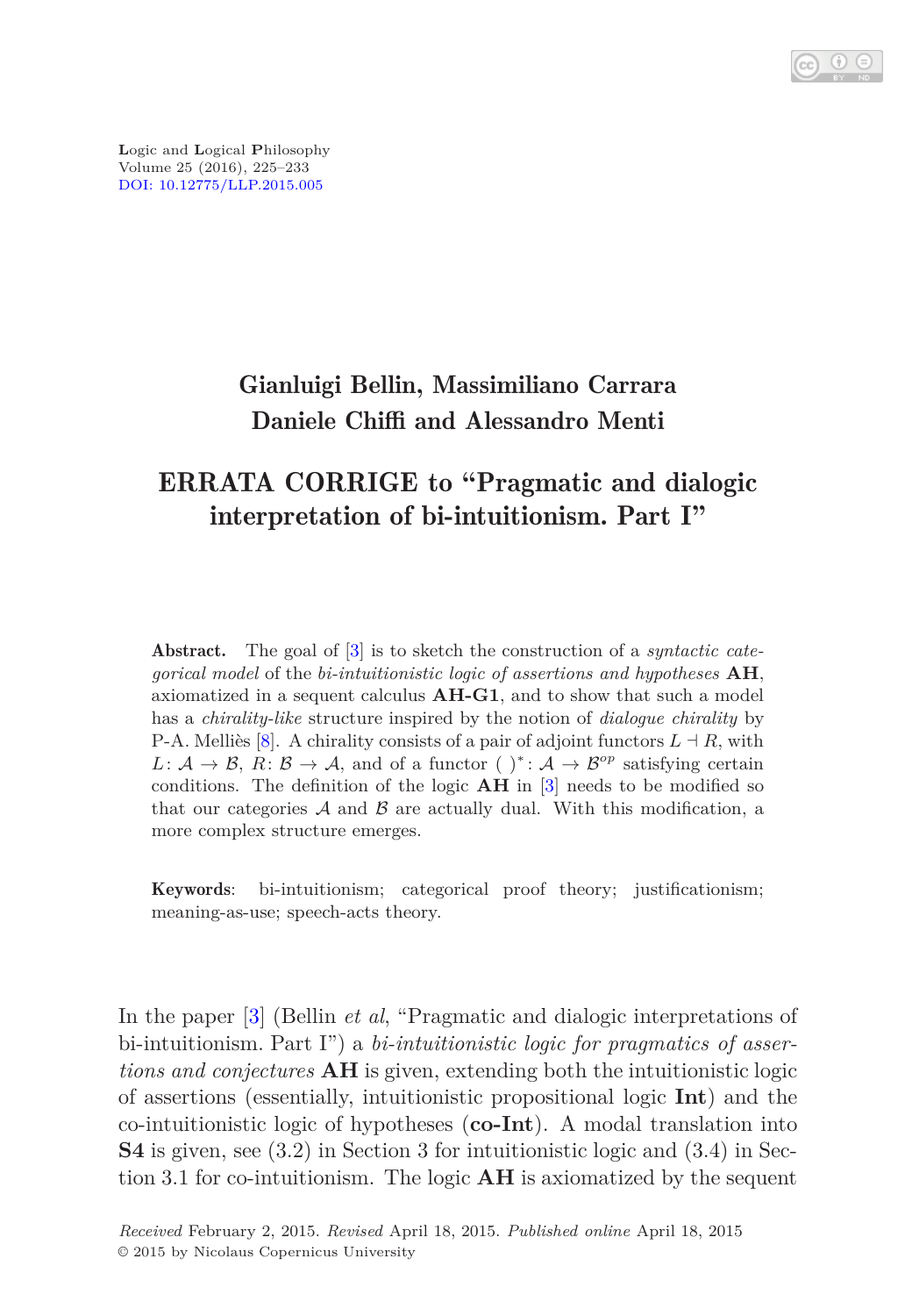calculus  $AH-G1$  $AH-G1$  given in Section 4, Tables  $4.1-4.5$ <sup>1</sup>. The fragment of the language  $\mathcal{L}^{AH}$  relevant here is given by the following grammar:<sup>[2](#page-1-1)</sup>

$$
\mathcal{L}^{AH}:\begin{array}{rcl} \mathcal{L}^A:& A,B\ :=\ &\vdash p\mid\ \curlyvee\ \mid A\cap B\mid\ \sim A\mid [C^\perp] \\ \mathcal{L}^H:& C,D\ :=\ &\Vert np\mid\ \curlywedge\ \mid C\curlyvee D\mid\ \sim C\mid [A^\perp] \end{array}
$$

where  $C^{\perp} \notin \mathcal{L}^{A}, A^{\perp} \notin \mathcal{L}^{H}$  and  $C^{\perp}, A^{\perp} \in \mathcal{L}^{AH}$ .

### Symmetry and chiralities

The main idea is to study a fundamental property of negations in the logic **AH** in a more abstract framework. Let us use the following abbreviations:

<span id="page-1-4"></span>
$$
\Box C := \sim(C^{\perp}) \quad \text{and} \quad \diamondsuit A := \sim(A^{\perp}) \tag{1}
$$

Then in  $AG-G1$  we can prove the following facts:<sup>[3](#page-1-2)</sup>

<span id="page-1-3"></span>
$$
A \; ; \; \Rightarrow \; \Box \, \diamondsuit A; \qquad \text{and} \qquad ; \; \diamondsuit \, \Box C \; \Rightarrow \; ; \; C \tag{2}
$$

We aim at characterizing the property [\(2\)](#page-1-3) through Melliès' notion of *dialogue chirality*. A dialogue chirality requires the following data (see [\[8,](#page-8-1) Section 3, Definition 2]):

1. two monoidal categories  $(A, \wedge, \text{true})$  and  $(B, \vee, \text{false})$ ;

- 2. an adjunction  $L \dashv R$  between functors  $L: \mathcal{A} \to \mathcal{B}$  and  $R: \mathcal{B} \to \mathcal{A}$ .
- 3. a monoidal functor (  $)^{*}: A \rightarrow \mathcal{B}^{op}$  satisfying additional conditions that make it possible to define a notion of implication in  $A$  using disjunction in  $\beta$  and the functors ( )<sup>\*</sup> and  $R$ :

$$
\mathcal{A}(m \wedge a, R(b)) \equiv \mathcal{A}(a, R(m^* \vee b)).
$$

*Remark* 1. We may assume that the functor ( )<sup>\*</sup> is invertible and therefore determines a *monoidal equivalence* between A and  $\mathcal{B}^{op}$  (see [\[7,](#page-8-2) Definition 6, Section 6]).



<span id="page-1-0"></span><sup>1</sup> Essential feature of intuitionistic elementary formulas in **AL** is that they consist of a sign of illocutionary force of assertion ( <sup>⊢</sup> ) or hypothesis ( <sup>H</sup>) applied to an *atomic* proposition *p*; here a case is made for allowing also elementary formulas of the form  $\vdash \neg p$  and  $\mathcal{H} \neg p$ , where ' $\neg$ ' is classical negation.

<sup>&</sup>lt;sup>2</sup> Here intuitionistic negation is definable as  $\sim A := A \supset \mathbf{u}$  if we have implication  $A \supset B$  and an expression **u** (*unjustified*) in  $\mathcal{L}^A$ ; also co-intuitionistic supplement can be defined as  $\sim C := \mathbf{j} \setminus C$  if we have subtraction  $C \setminus D$  and  $\mathbf{j}$  (*justified*) in  $\mathcal{L}^H$ .

<span id="page-1-2"></span><span id="page-1-1"></span><sup>&</sup>lt;sup>3</sup> Expanding the definitions, we see that  $\Box \Diamond A \equiv \sim \sim A$  and  $\Diamond \Box C \equiv \sim \sim C$ .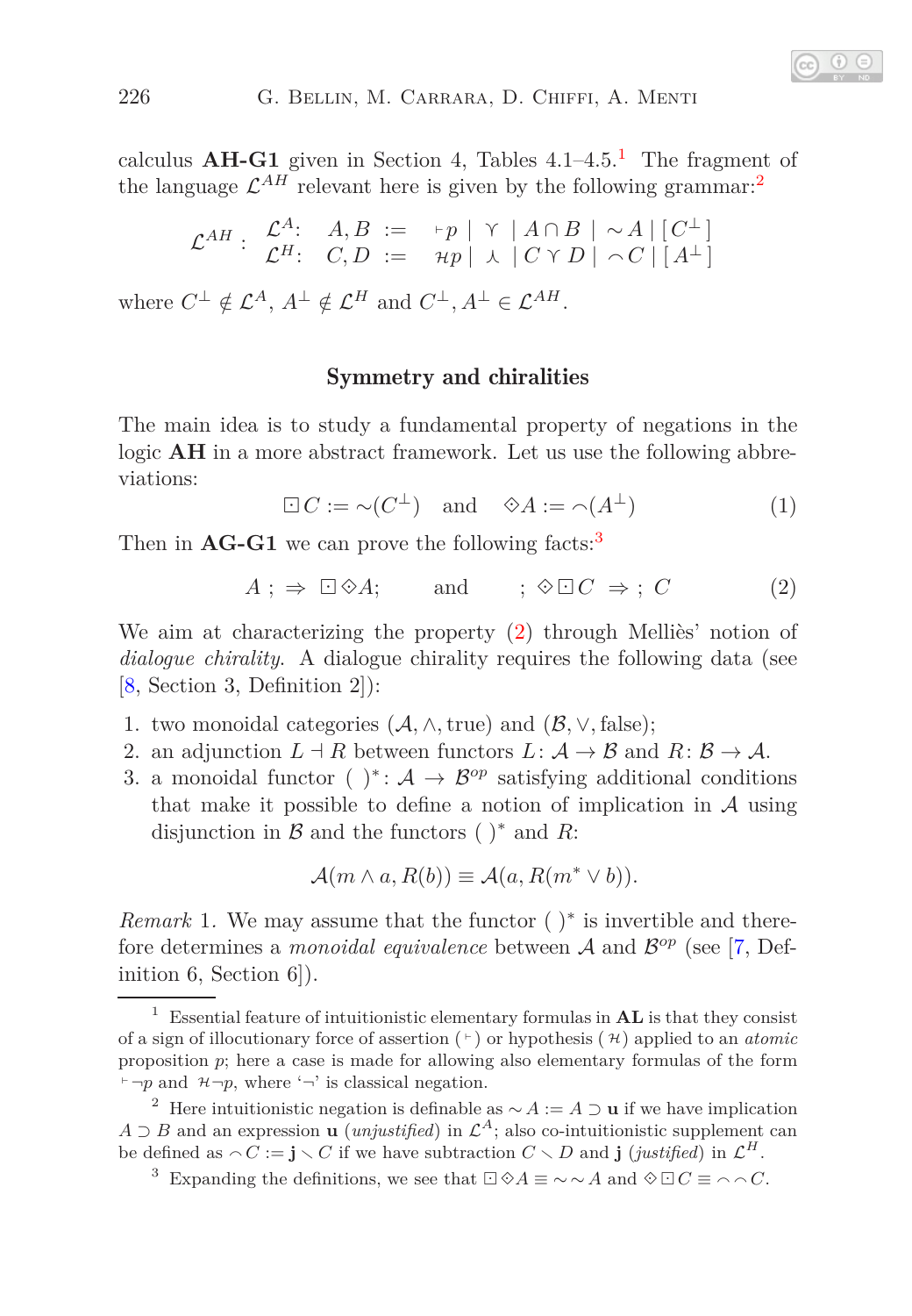In our context we have the following structures.

- 1. Define the logic **A** as the purely intuitionistic part of **AH** on the language  $\mathcal{L}^A$ . Let  $\mathcal A$  be the free cartesian category on the syntax of  $\mathbf{A}$ , i.e., with formulas  $\mathcal{L}^A$  as objects and (equivalence classes of) intuitionistic sequent calculus derivations on **A** as morphisms, with additional structure to model intuitionistic negation  $(\sim)$ .
- 2. Similarly, define the logic **H** as the purely co-intuitionistic part of **AH** on the language  $\mathcal{L}^H$  and let  $\mathcal H$  be the free co-cartesian category on the syntax of **H**, with additional structure to model co-intuitionistic supplement  $(\frown)$ .
- 3. We claimed that both a contravariant functor ( $)$ <sup>\*</sup>:  $\mathcal{A} \rightarrow \mathcal{H}^{op}$  and its inverse can be defined from the action of the two connectives ( ) $^\perp$  of **AH** on the formulas and proofs of **A** and of **H**. Thus we assumed that the functor ( )<sup>∗</sup> represents a notion of duality between the models of **A** and of **H** and that its definition on proofs can be given through the sequent calculus **AH-G1**.
- 4. The functors  $L = \diamond$  and  $R = \square$  are defined on objects as in [\(1\)](#page-1-4). The **AH-G1** proofs of [\(2\)](#page-1-3) can be interpreted as the unit and the co-unit of the adjunction, i.e., proofs  $\eta$  of  $A$ ;  $\Rightarrow \Box \otimes A$ ; and  $\epsilon$  of ;  $\otimes \Box$   $C \Rightarrow$ ;  $C$ .

*Remark* 2*.* (i) In our definition,  $R(C) = \Box C = \sim (C^{\perp})$  and  $L(A) =$  $\Diamond A = \Diamond (A^{\perp})$  express "notions of double negations" and are covariant, so that a proof of  $A$ ;  $\Rightarrow$  *B* is mapped to ;  $\Diamond A \rightarrow$ ;  $\Diamond B$  and similarly ;  $C \Rightarrow$ ; *D* is mapped to  $\Box C$ ;  $\Rightarrow \Box D$ ;. In fact we are trying to characterize properties of the interaction of the connectives ( $)^\perp$  with intuitionistic negation and co-intuitionistic supplement. Simpler notions of chirality, such as *cartesian closed chiralities* (see [\[7,](#page-8-2) Section 1]), may also be explored in bi-intuitionism.

(ii) In this note we only address the definition of the duality functor ( $)$ <sup>\*</sup>, assuming that it represents a notion of duality between  $\mathcal A$  and  $\mathcal H$ , which is based on a duality of the logics **A** and **H**, and that the duality of logics corresponds to a duality in the **S4** translation.

### Logic and dualities

There is an obvious oversight in the interpretation of duality in *"polarized" bi-intuitionism* **AH** that undermines the main claim (Proposition 4.4), i.e., that *the free categorical model built from the syntax of* **AH**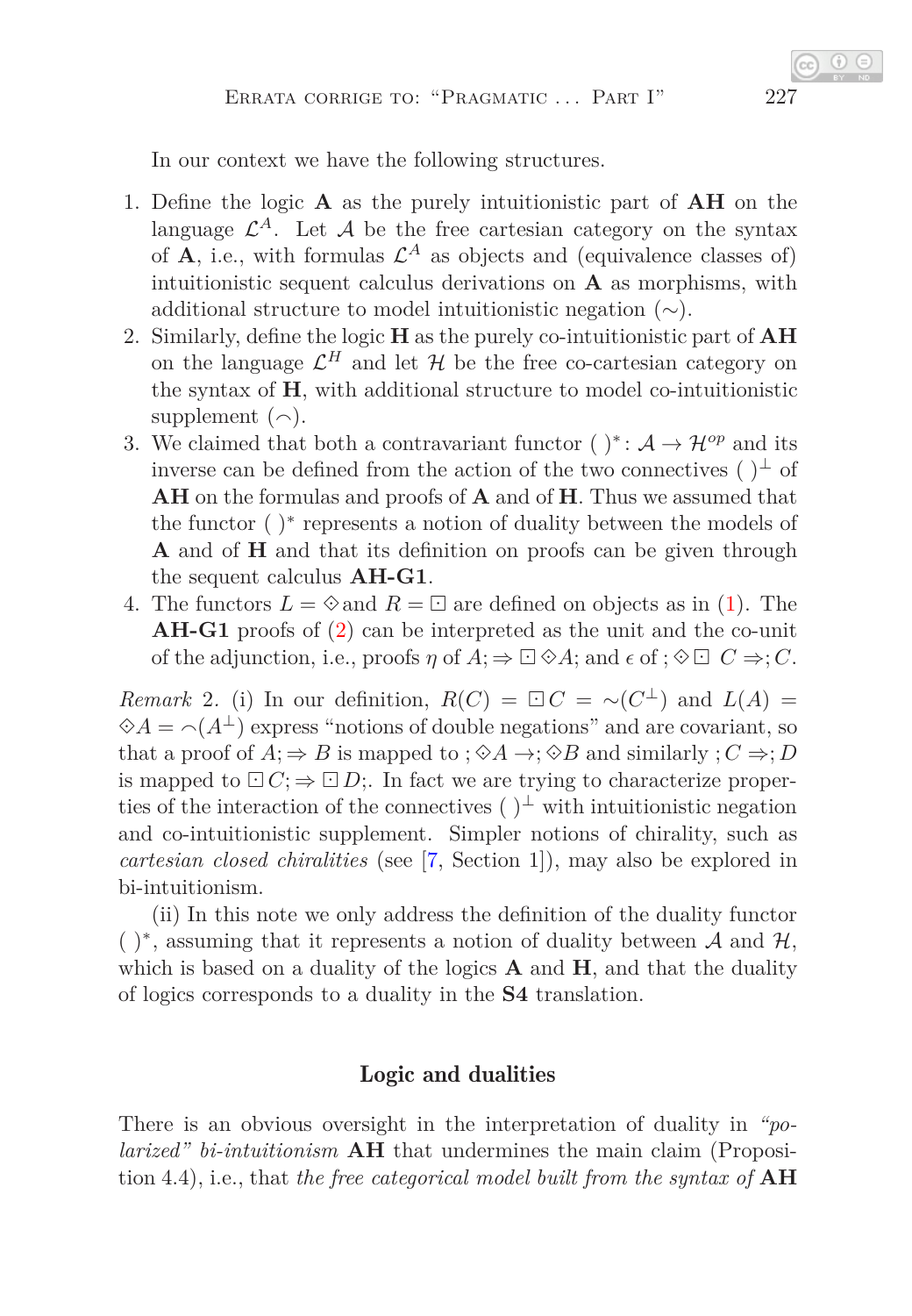

*can be given a chirality-like structure*. Once the error is removed, a more complex structure emerges.

Indeed the logics **A** and **H** do not represent a duality, as we can see from an informal argument and from notion of duality in the **S4** translation. Informally, the dual of an assertion that *p* is the *hypothesis of the negation of p*; the dual of a hypothesis that *p* is the *assertion of the negation of p*.

Consider an *elementary assertion*  $\nvdash p$  in  $\mathcal{L}^A$ . In **S4** the dual of  $(-p)^M = \Box p$  is  $\neg \Box p = \Diamond \neg p$ . Although *in the logic* **AH**  $((\neg p)^{\perp})^M =$  $\neg \Box p$ , in the language  $\mathcal{L}^H$  we could only have  $\Diamond \neg p = (\mathcal{H}H)^M$  and the only formula *H* such that  $(\mathcal{H}H)^M = \Diamond \neg p$  is  $\neg p$ ; but  $\mathcal{H} \neg p \notin \mathcal{L}^H$ . Thus  $($  +  $p$ )<sup>\*</sup> =  $\mathcal{H}$   $\neg p$  is the only possible choice for a duality map ( )<sup>\*</sup> compatible with the **S4** translation. *Notice that here '*¬*' represent* classical *negation, not intuitionistic negation nor co-intuitionistic supplement.*

Symmetrically, the dual in **S4** of  $(\mathcal{H}p)^M = \Diamond p$  is  $\neg \Diamond p = \Box \neg p =$  $({\nvdash}\neg p)^M$ ; in **AH**  $((\nuparrow\mu)^{\perp})^M = \neg \Diamond p$  but  $\vdash \neg p \notin \mathcal{L}^A$ ; also  $(\nuparrow\mu)^* = \vdash \neg p$  is the only possible choice for a duality map compatible with the **S4** translation. On the other hand, intuitionistic and co-intuitionistic *connectives* are actually dual.

We have the following definition of duality in our *bi-intuitionistic logic of assertions and hypotheses*.

DEFINITION 1. Consider the languages  $\mathcal{L}^{H_*}$  and  $\mathcal{L}^{A_*}$  generated by the following grammars:

$$
\mathcal{L}^{H_*}: C, D := \mathcal{H} \neg p \mid \bot \mid C \curlyvee D \mid \neg C
$$
  

$$
\mathcal{L}^{A_*}: A, B := \vdash \neg p \mid \curlyvee \mid A \cap B \mid \sim A.
$$

Now we define the languages  $\mathcal{L}^{AH_*}$  and  $\mathcal{L}^{A_*H}$ :

$$
\mathcal{L}^{AH*}: \begin{array}{cccccc} \mathcal{L}^A: & A, B & := & \text{``p} & \text{'} \mid A \cap B & \text{''} & \text{''} \mid & C^{\perp} \\ \mathcal{L}^{H*}: & C, D & := & \text{''} \text{''} \mid \text{''} \mid & C \text{''} & D & \text{''} \mid & A^{\perp} \mid \\ \mathcal{L}^{A*H}: & \mathcal{L}^{A*}: & A, B & := & \text{``\text{''} \mid \text{''} \mid & A \cap B & \text{''} \mid & A \mid & & C^{\perp} \\ \mathcal{L}^{H}: & C, D & := & \text{''} \mid \text{''} \mid & A & C \text{''} & D & \text{''} \mid & A^{\perp} \mid & A^{\perp} \mid \end{array}
$$

Then we have the following duality maps:<sup>[4](#page-3-0)</sup>

<span id="page-3-0"></span> $4$  As pointed out by Crolard  $[5, p. 160]$ , in Rauszer's bi-intuitionism (Heyting-Brouwer algebras) there is a *pseudo-duality* between intuitionism and co-intuitionism, since "atoms are unchanged" by the duality. Things are different in a logic of assertions and hypotheses. The correct definition was given in [\[2,](#page-8-4) Section 2.3, Definition 5], where the dual of  $\vdash p$  is  $\mathcal{H}\neg p$ . The solution in Section 5 is close to the one suggested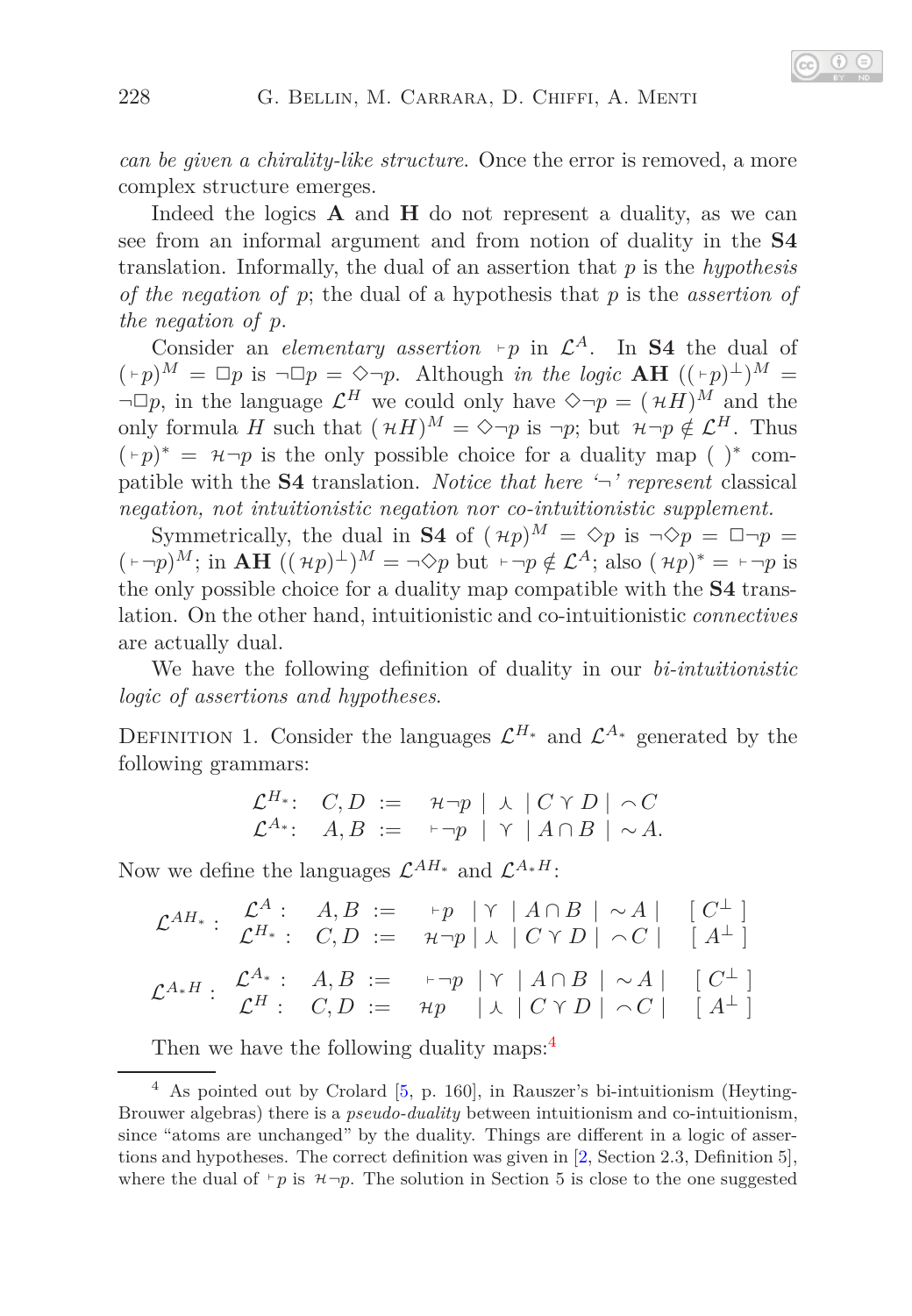$$
(\begin{array}{rcl}\n(\begin{array}{rcl}\n)^* & := & \mathcal{L}^A \to \mathcal{L}^{H_*}: \\
(\n+p)^* & = & \mathcal{H} \neg p \\
(\gamma)^* & = & \lambda\n\end{array}) \qquad (\begin{array}{rcl}\n\mathcal{H}^* & \to & \mathcal{L}^H \to \mathcal{L}^{A_*}: \\
(\n+p)^* & = & \mathcal{H} \neg p \\
(\lambda)^* & = & \mathcal{H} \land \mu\n\end{array}) \qquad (\begin{array}{rcl}\n\mathcal{H}^* & \to & \mathcal{H}^* \\
(\lambda)^* & = & \mathcal{H} \land \mu\n\end{array}) \qquad (\begin{array}{rcl}\n\mathcal{H}^* & \to & \mathcal{H}^* \\
(\lambda)^* & = & \mathcal{H} \land \mu\n\end{array}) \qquad (\begin{array}{rcl}\n\mathcal{H}^* & \to & \mathcal{H} \land \mu\n\end{array}) \qquad (\begin{array}{rcl}\n\mathcal{H}^* & \to & \mathcal{H} \land \mu\n\end{array}) \qquad (\begin{array}{rcl}\n\mathcal{H}^* & \to & \mathcal{H} \land \mu\n\end{array}) \qquad (\begin{array}{rcl}\n\mathcal{H}^* & \to & \mathcal{H} \land \mu\n\end{array}) \qquad (\begin{array}{rcl}\n\mathcal{H}^* & \to & \mathcal{H} \land \mu\n\end{array}) \qquad (\begin{array}{rcl}\n\mathcal{H}^* & \to & \mathcal{H} \land \mu\n\end{array}) \qquad (\begin{array}{rcl}\n\mathcal{H}^* & \to & \mathcal{H} \land \mu\n\end{array}) \qquad (\begin{array}{rcl}\n\mathcal{H}^* & \to & \mathcal{H} \land \mu\n\end{array}) \qquad (\begin{array}{rcl}\n\mathcal{H}^* & \to & \mathcal{H} \land \mu\n\end{array}) \qquad (\begin{array}{rcl}\n\mathcal{H}^* & \to & \mathcal{H} \land \mu\n\end{array}) \qquad (\begin{array}{rcl}\n\mathcal{H}^* & \to & \mathcal{H} \land \mu\n\end{array}) \qquad (\begin{array}{rcl}\n\mathcal{H}^* & \to & \mathcal{H} \land \mu\n\end{array}) \qquad (\
$$

PROPOSITION 1. The maps ( )<sup>\*</sup>:  $\mathcal{L}^A \to \mathcal{L}^{H_*}$  and ( )<sup>\*</sup>:  $\mathcal{L}^H \to \mathcal{L}^{A_*}$  are invertible.

Then the internal *duality connectives*  $A^{\perp}$  and  $C^{\perp}$  of can be interpreted by the duality maps of  $\mathcal{L}^{AH_*}$  and of  $\mathcal{L}^{A_*H}$ . Namely, for *A* and *C* in L *AH*∗

 $A^{\perp} = A^*$   $C^{\perp} = C^*$ 

and similarly for *A* and *C* in  $\mathcal{L}^{A*H}$ .

The sequent calculus **AH-G1** on the language  $\mathcal{L}^{AH*}$  allows us to extend the duality maps ( )<sup>∗</sup> on formulas to maps on proofs

$$
A; \Rightarrow B; \quad \mapsto \quad; B^* \Rightarrow A^*
$$

Therefore we can define the following data:

- 1. A functor ( )<sup>\*</sup>:  $A \to \mathcal{H}_*$  sending  $\nvdash p$  to  $\mathcal{H} \neg p \in \mathcal{L}^{H_*}$ ; it has an inverse functor ( )<sup>\*</sup>:  $\mathcal{H}_* \to \mathcal{A}$  sending  $\mathcal{H} \neg p$  to  $\nvdash p$ .
- 2. A functor ( )<sup>\*</sup>:  $\mathcal{H} \to \mathcal{A}_{*}$  sending  $\mathcal{H}p$  to  $\vdash \neg p \in \mathcal{L}^{A_{*}}$  with inverse  $()^* \colon \mathcal{A}_* \to \mathcal{H}.$
- 3. A covariant functor  $L = \diamondsuit: \mathcal{A} \to \mathcal{H}_*$ , left adjoint of the functor  $R = \Box: \mathcal{H}_* \to \mathcal{A}.$
- 4. There is another pair of covariant adjoint functors  $R' = \Box : \mathcal{H} \to \mathcal{A}_*$ and  $L' = \diamondsuit \colon \mathcal{A}_* \to \mathcal{H}$ .

*Question.* From our data can we define *two chiralitiy-like structures* in the logics  $AH_*$  and  $A_*H$  over the languages  $\mathcal{L}^{AH_*}$  and  $\mathcal{L}^{A_*H}$ ?

To answer the question one should show how the sequent calculus **AH-G1** over the new languages could be used to define the categorical structures. Further questions on the present formulation of biintuitionism and duality are asked in the conclusion.

here: elementary formulas with non-atomic radical are admitted. Also in [\[1,](#page-8-5) Section 2.3 definition 3] the correct definition of duality is considered. A loose usage of the expression"duality between assertions and hypotheses" within a system of biintuitionistic logic can be found in those papers and also in [\[4\]](#page-8-6).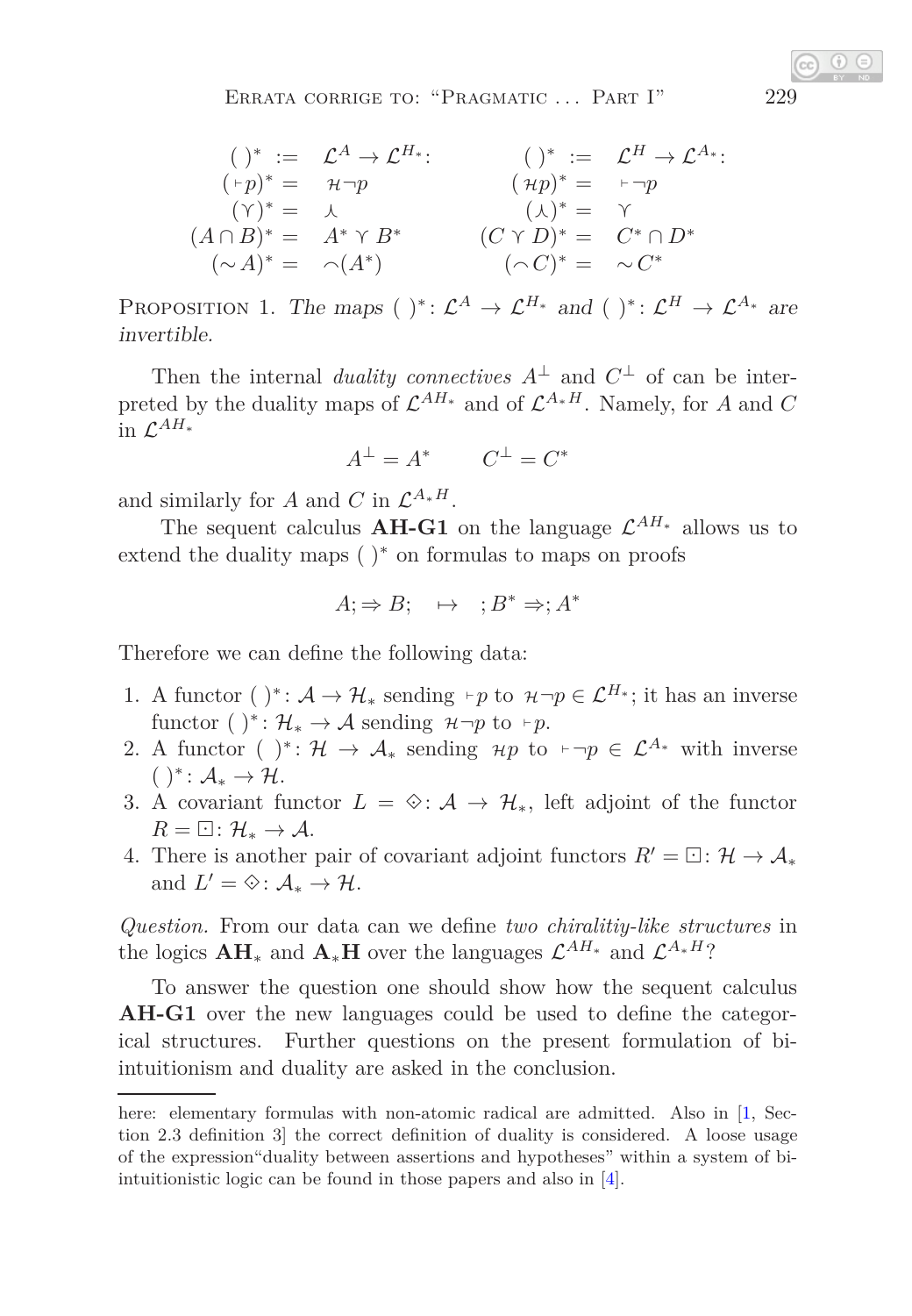Notice that since the actions of (  $)^{\perp}$  and ( )<sup>\*</sup> coincide, we can use the duality ( )<sup>\*</sup> to eliminate the (  $)^\perp$  connectives, as shown in the following example.

*Example* 1*.* Consider the expression

<span id="page-5-0"></span>
$$
;L(\mathtt{a}) \Rightarrow; \mathtt{m}^* \vee L(\mathtt{m} \wedge \mathtt{a}), \tag{3}
$$

where both  $a = \pm a$  and  $m = \pm m$  belong to  $\mathcal{L}^A$ . After expanding the definitions the sequent [\(3\)](#page-5-0) is provable in **AH-G1** as follows:

$$
\begin{array}{c} \hline \text{m}; \Rightarrow \text{m}; \qquad \text{a}; \Rightarrow \text{a};\\ \hline \text{m}, \text{a}; \Rightarrow \text{m} \cap \text{a};\\ \hline ; (\text{m} \cap \text{a})^{\perp} \Rightarrow ; \text{m}^{\perp}, \text{a}^{\perp} \qquad \perp \text{R}, \perp \text{R}, \perp \text{L}\\ \hline ; \neg (\text{a}^{\perp}) \Rightarrow ; \text{m}^{\perp}, \neg (\text{m} \cap \text{a})^{\perp} \qquad \curvearrowright \text{R}, \sim \text{L}\\ \hline ; \neg (\text{a}^{\perp}) \Rightarrow ; \text{m}^{\perp} \ \curlyvee \neg (\text{m} \cap \text{a})^{\perp} \end{array}
$$

Applying the map ( )<sup>\*</sup>:  $\mathcal{L}^A \to \mathcal{L}^{H_*}$ , only to eliminate the ( )<sup>⊥</sup> connectives, the sequent [\(3\)](#page-5-0) is transformed as follows:

$$
;\,\widehat{\,\,}(\mathcal{H}\neg a)\Rightarrow;(\mathcal{H}\neg m)\curlyvee\widehat{\,\,}(\mathcal{H}\neg m\vee\mathcal{H}\neg a)\;.
$$

Thus, the proof of  $(3)$  is in the language  $\mathcal{L}^{AH*}$ , but can be transformed into a proof in  $H_*$ . On the other hand, applying ( )<sup>\*</sup> to the sequent [\(3\)](#page-5-0), one obtains a proof in **A** of

$$
\vdash m \ \cap \ \sim (\ \vdash m \ \cap \ \vdash a); \ \Rightarrow \ \sim \ \vdash a \ .
$$

However, other cases are not covered by the above definitions.

*Example* 2*.* Consider the formal expression

<span id="page-5-1"></span>
$$
\mathbf{m} \wedge R(\mathbf{m}^* \vee \mathbf{b}); \Rightarrow R(\mathbf{b}); \tag{4}
$$

where  $\mathbf{m} = \mathbf{m} \in \mathcal{L}^A$  and  $\mathbf{b} = \mathcal{H}b \in \mathcal{L}^H$ . After expanding the definitions the sequent  $(4)$  becomes

$$
\texttt{m}\ \cap\!\sim\!(\texttt{m}^{\bot}\curlyvee\texttt{b})^{\bot};\ \Rightarrow\ \sim\!(\texttt{b}^{\bot});
$$

But applying the map ( )<sup>\*</sup>:  $\mathcal{L}^A \to \mathcal{L}^{H_*}$  we obtain  $\mathbf{m}^{\perp} = \mathcal{H} \neg m$  and now  $\mathcal{H} \neg m \curlyvee \mathcal{H}$ *b* does not belong to  $\mathcal{L}^H$ .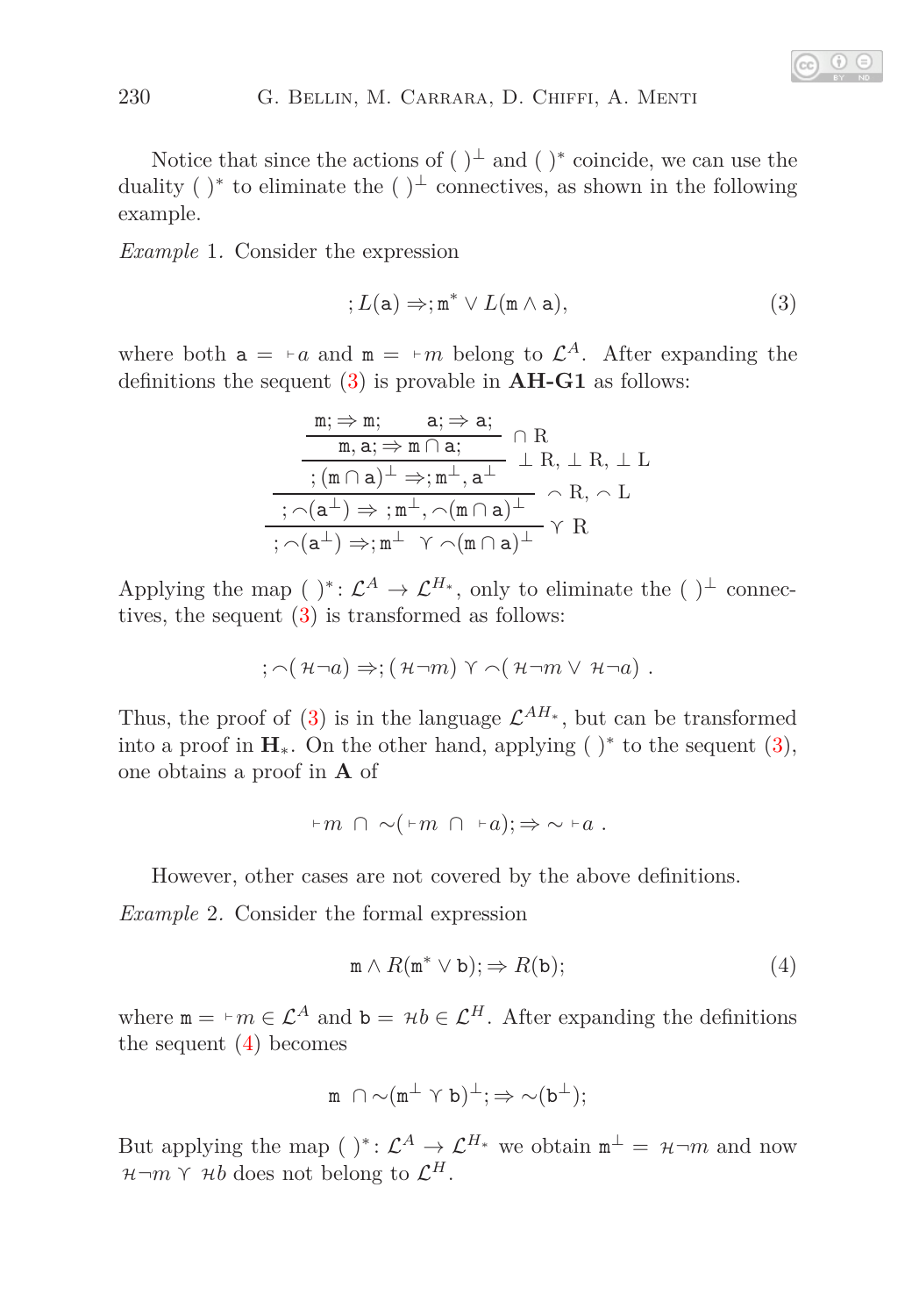#### Conclusions and further questions

In conclusion, it seems that a grammar for a language formally expressing our notions of duality should be as follows:

$$
\mathcal{L}^{AA_*HH_*}: \begin{array}{ccc} \mathcal{L}^{AA_*}: & A, B := & \vdash p & \vdash \neg p & \upharpoonright \neg p & \upharpoonright AB & \neg A & [C^{\perp}] \\ \mathcal{L}^{H_*H}: & C, D := & \mathcal{H}p^* & \mathcal{H}p & \downarrow & [C \lor D & \neg C & [A^{\perp}] \end{array}
$$

One can define maps ( )<sup>\*</sup>:  $\mathcal{L}^{AA_*} \to \mathcal{L}^{HH_*}$  and ( )<sup>\*</sup>:  $\mathcal{L}^{HH_*} \to \mathcal{L}^{AA_*}$  so that the sequent [\(4\)](#page-5-1) becomes

$$
\vdash m \ \cap \ \sim (\ \vdash m \cap \ \vdash \neg b); \ \Rightarrow \ \sim \ \vdash \neg b; \ .
$$

However, the sequent calculus **AH-G1** over the language  $\mathcal{L}^{AA_*HH_*}$  is no longer complete for the **S4** semantics.

Perhaps one can say that a pragmatic interpretation of bi-intuitionistic logic suitable for representing bi-intuitionistic dualities is the logic **AA**∗**HH**<sup>∗</sup> of *assertions*, *objections*, *hypotheses* and *denials*, where an *objection* to the assertion ⊢*p* is the hypothesis  $H\neg p$  that *p* is not true and a *denial* of a hypothesis  $\mathcal{H}p$  is the assertion  $\vdash \neg p$  that p is false. Thus all elementary formulas of the forms  $\nvdash p$ ,  $\vdash \neg p$ , Hp and H $\neg p$  must belong to the language of **AA**∗**HH**∗. We expect that an axiomatization of **AA**∗**HH**<sup>∗</sup> can be obtained by the sequent calculus **AH-G1** together with the following *proper axioms* that express logical relations between the elementary formulas according to their intended meaning. We conjecture that such a sequent calculus is sound and complete for the **S4** semantics and enjoys the cut-elimination property.

| Proper axioms of $AA_*HH_*$ | $\vdash p$ ; $\mathcal{H} \neg p \Rightarrow$ ; | $\Rightarrow$ +p; $\mathcal{H}\neg p$                                           |
|-----------------------------|-------------------------------------------------|---------------------------------------------------------------------------------|
|                             | $\vdash \neg p$ ; $\mathcal{H}p \Rightarrow$ ;  | $\Rightarrow$ $\mapsto$ $\mapsto$ $\mapsto$ $\mapsto$ $\mapsto$                 |
|                             | $p \mapsto p; \Rightarrow \mathbf{u};$          | $\mathbf{i} \Rightarrow \mathbf{i} \Rightarrow \mathbf{H} p, \mathbf{H} \neg p$ |
|                             | $p, \vdash \neg p; j \Rightarrow$               | $\Rightarrow$ <b>u</b> ; $\mathcal{H}p$ , $\mathcal{H}\neg p$                   |

*Remark* 3. In the modal translation we have  $(\mathcal{H}\neg p)^M = ((\neg p)^{\perp})^M$  and  $({\nvdash}\neg p)^M = ((\nuparrow p)^{\perp})^M$ . Notice that if we replace  $\mathcal{H}\neg p$  and  $\vdash\neg p$  with their counterparts  $(\nvdash p)^{\perp}$  and  $(\nuparrow p)^{\perp}$ , respectively, then the *Proper Axioms of* **AA**∗**HH**<sup>∗</sup> become provable in **AH-G1**. The first four are proved trivially; the last four require the proper axioms of assertions and hypotheses

<span id="page-6-0"></span>
$$
\vdash p; \mathbf{j} \Rightarrow; \mathcal{H}p \qquad \text{and} \qquad \vdash p; \Rightarrow \mathbf{u}; \mathcal{H}p \tag{5}
$$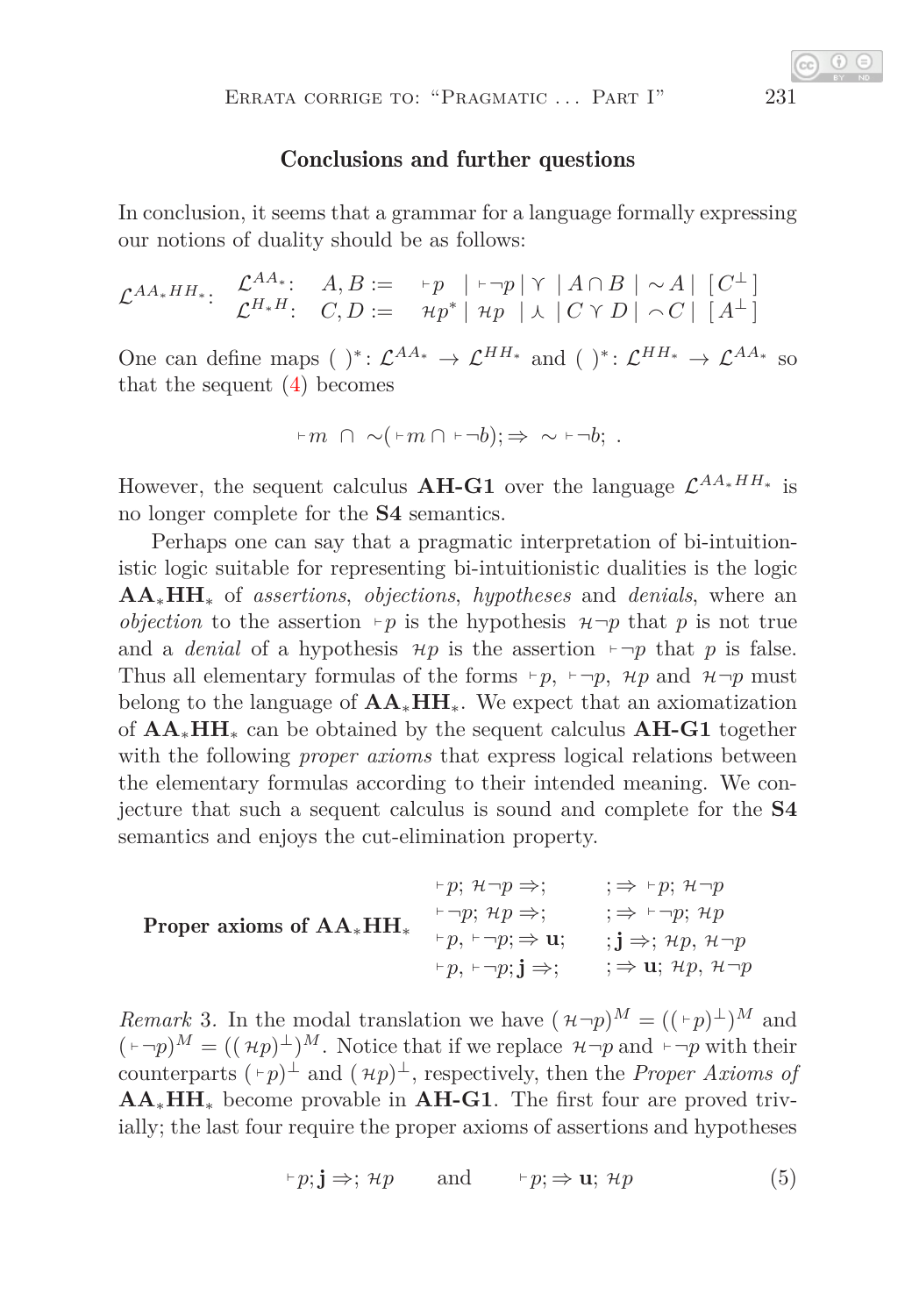The axioms [\(5\)](#page-6-0) break the symmetry between assertions and hypotheses: here logic prevails over symmetry. But they are needed here to guarantee the coherence of *two systems of duality*.

There are more general questions about the proof-theory of our logics and of the sequent calculus **AH-G1** which we can only mention briefly here.

*Remark* 4. (i) The expressions ' ⊢¬*p*' for *denial that p* and ' $H\rightarrow p'$  for *objection to p* appear to formalize classical notions, given that  $\rightarrow$  is classical negation. Indeed the assertion of a classical negation can be regarded as an intuitionistic statement only under special conditions such as the decidability of *p*. Is the logic  $AA_*HH_*$  an intermediate logic between intuitionistic and classical logic?<sup>[5](#page-7-0)</sup>

(ii) The connectives  $(A)^{\perp}$  and  $(C)^{\perp}$  have the meaning of negations. Their main property

<span id="page-7-1"></span>
$$
(A)^{\perp \perp} \equiv A \qquad \text{and} \qquad (C)^{\perp \perp} \equiv C \tag{6}
$$

makes it possible to represent the functors  $( )^*$  within the calculus **AH-G1**. But are these *intuitionistically acceptable connectives*? This is presupposed in our interpretation of bi-intuitionism, but it has not been argued for explicitly.

The form of the *implication right* rule

$$
\frac{\Theta, A_1 \; ; \; \Rightarrow \; A_2 \; ; \Upsilon}{\Theta \; ; \; \Rightarrow \; A_1 \supset A_2 \; ; \Upsilon}
$$

allowing extra formulas  $\Upsilon$  in the sequent premise without restrictions, and similarly of the *subtraction left*

$$
\frac{\Theta: C_1 \Rightarrow C_2, \Upsilon}{\Theta: A_1 \supset A_2; \Upsilon}
$$

allowing extra formulas  $\Theta$  in the sequent premise, is equivalent to allow-ing the connectives ( )<sup>⊥</sup> with the properties [\(6\)](#page-7-1) in a calculus with cutelimination (see [\[1,](#page-8-5) Section 2.4]). This feature is characteristic of the calculus **AH-G1** in opposition to the tradition of Rauszer's bi-intuitionism. However, the interaction between intuitionistic and co-intuitionistic logic may take different forms and be formalized in different ways than through the connectives (  $)^\perp$ . A definition of intuitionistic dualities that would be less dependant on duality in the **S4** translation is certainly desirable.

<span id="page-7-0"></span><sup>5</sup> On the issue of adding modalities for necessity, possibility, unnecessity and impossibility to intuitionistic logic (see  $[6]$ ).